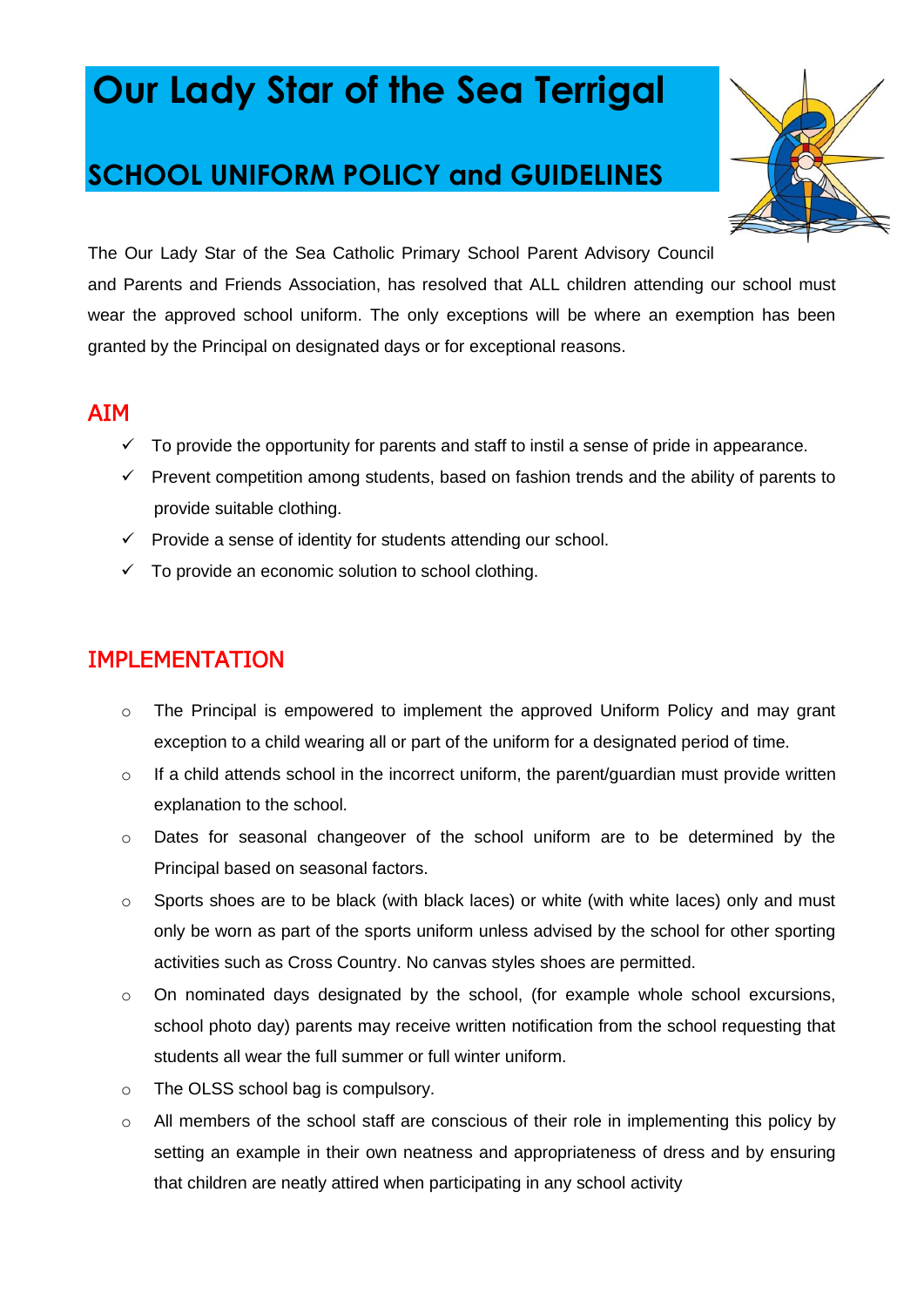# **Our Lady Star of the Sea Terrigal – Primary School Uniform**

#### **GIRLS SUMMER**

OLSS summer dress White socks Black leather or black synthetic school shoes

*Optional* – Summer Alice headband, thin or thick, small or large school scrunchies Navy blue ribbon - no other coloured ribbons or headbands are acceptable.

#### **GIRLS WINTER**

OLSS long sleeve Peter-Pan blouse with logo on collar OLSS tartan tunic OLSS woollen jumper with logo OLSS navy sports jacket Navy tights or white socks Black leather/or synthetic school shoes

**Optional** – OLSS Winter Alice headband, thin or thick, small or large school scrunchies Navy blue ribbon - no other coloured ribbons or headbands are acceptable. Navy Scarf or navy gloves

#### **BOYS SUMMER**

OLSS short sleeve formal shirt, blue with logo on collar OLSS elastic back formal shorts Navy socks Black leather or black synthetic school shoes

#### **BOYS WINTER**

OLSS long sleeve formal shirt, blue with logo on collar OLSS classic navy long trousers with logo or Shorts as for summer OLSS navy woollen jumper with school logo OLSS navy sports jacket Navy socks Black leather or black synthetic school shoes *Optional* – Navy Scarf or navy gloves

#### **SPORTS UNIFORM - UNISEX**

OLSS short or long sleeve polo shirt with logo OLSS navy sports shorts OLSS navy track pants OLSS navy jacket White socks All white (with white laces) sports shoes or all black (with black laces) sports shoes

#### **ADDITIONAL OPTIONAL ITEMS**

OLSS Library Bag Navy art smock Leather belt